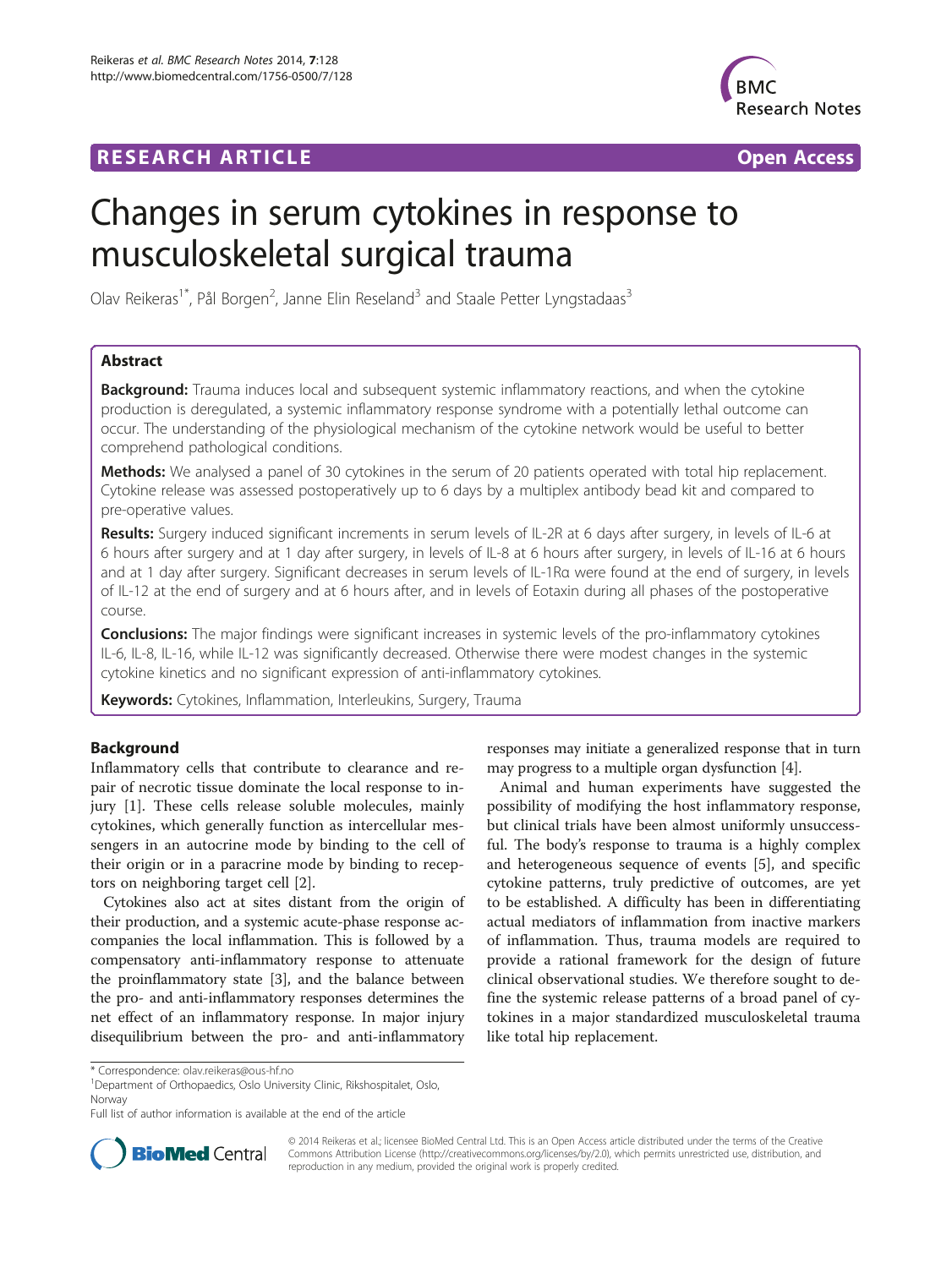## **Methods**

The study was approved by the Regional ethics committee and was performed in accordance with the ethical standards of the Declaration of Helsinki. After signed informed consent, 12 women and 8 men aged above 50 years that underwent primary cemented total hip arthroplasty (THA) due to osteoarthritis were included. All patients received spinal anesthesia without hypotensive effect with 5 mg/mL bupivacaine (Marcain®; AstraZeneca, Södertälje, Sweden) injected at the lumbar level.

We used thromboprophylaxis with low-molecularweight heparin (dalteparin, 'Fragmin'®; Pharmacia & Upjohn, Stockholm, Sweden) and infectious prophylaxis with cephfalothin (Keflin®; Eli Lilly, Indianapolis, IN., USA). Voluven® and Ringer's acetate (Fresenius KABI, Bad Homburg, Germany) were used as plasma substitutes. The operation was performed in the lateral position, using a standardized posterior approach. Postoperative analgesia was administered according to a standard protocol consisting of paracetamol and codeine sulphate (Paralgin forte<sup>®</sup>; Weifa AS, Oslo, Norway) and ketobemidon (Ketorax®; Jenahexal Pharma, Jena, Germany). Closed postoperative drainage was used for 24 hours. All patients were mobilized on the first postoperative day.

Patients with allergy to dalteparin, bleeding disorders, renal failure, hepatic disease, active treatment for malignancy, on-going antithrombotic treatment, history of deep vein thrombosis or pulmonary embolus, and patients experiencing major operations, traumas, stroke, or cardiac infarction the last 3 months before surgery were excluded. Patients were advised to stop antiplatelet medication 1 week before surgery.

Hemoglobin, hematocrit, white blood counts, platelet counts, c-reactive-protein, creatinin, and liver enzymes were analyzed the day before surgery.

Blood samples were obtained from peripheral veins at the following time points: (T1) before induction of anesthesia, (T2) at the end of surgery, (T3) 6 hours after surgery, (T4) the day after surgery, and (T5) 6 days after surgery. Blood samples was kept on ice until it was separated by centrifugation at 2500 g for 20 min at 18 degrees C and stored at -80 degrees C until assayed. The concentration of cytokines in the blood samples was determined by a multiplex antibody bead (Chemokine/ Cytokine 30-Plex, Biosource, Camarillo, CA, USA) and were simultaneously measured in the Luminex-100 system according to the manufacturer's instructions. The acquired fluorescence data were analyzed by Starstation software (version 2.0; Applied Cytometry Systems, Sheffield, United Kingdom).

Statistical analyses were performed using SPSS II software Version 19 (IBM Inc. USA). Data are presented by mean and standard deviation. Time dependent changes were performed by analysis of variance (ANOVA). If significant differences were indicated, we used the LSD post hoc test.  $P \le 0.05$  was considered significant. Correlations were carried out with Pearson correlation.

## Results

The operative time ranged from 44 to 119 minutes with a mean of 68 minutes, and the postoperative course was uneventful in all patients up to 6 days after surgery when they left the hospital. Surgery induced significant increments in serum levels of Interleukin-2 receptor (IL-2R) at 6 days after surgery ( $p = 0.014$ ), in levels of IL-6 at 6 hours after surgery ( $p = 0.020$ ) and at 1 day after surgery ( $p =$ 0.003), in levels of IL-8 at 6 hours after surgery ( $p = 0.006$ ) and in levels of IL-16 at 6 hours after surgery  $(p = 0.019)$ and at 1 day after surgery ( $p = 0.002$ ) (Table 1). Significant decreases in serum levels of IL-1 receptor alpha (IL-1Rα) were found at the end of surgery ( $p = 0.044$ ), in levels of IL-12 at the end of surgery ( $p = 0.047$ ) and at 6 hours after surgery  $(p = 0.018)$  and in levels of Eotaxin during all phases of the postoperative course  $(p = 0.018, 0.001,$ <0.001 and 0.005, respectively).

In the postoperative course up to 6 days there were no significant changes in serum levels of IL-1β, IL-2, IL-5, IL-7, IL-10, IL-13, IL-15, IL-17, Tumor necrosis factor alpha (TNF-α ), Interferon alpha (INF-α), Interferon gamma (INF-γ), Granulocyte macrophage colony-stimulating

|  |  |  |  |  | Table 1 Changes in serum cytokines (pg/mL) |  |
|--|--|--|--|--|--------------------------------------------|--|
|--|--|--|--|--|--------------------------------------------|--|

|          | <b>T1</b>     | T2                       | T3                         | T <sub>4</sub>             | T5               | <b>ANOVA</b> |
|----------|---------------|--------------------------|----------------------------|----------------------------|------------------|--------------|
| $II-1Ra$ | $441 \pm 118$ | $345 + 125$ <sup>a</sup> | $363 \pm 191$              | $398 \pm 119$              | $498 \pm 189$    | 0.011        |
| $II-2R$  | $231 \pm 70$  | $179 \pm 66$             | $187 \pm 86$               | $231 \pm 67$               | $346 \pm 29^{b}$ | 0.003        |
| $II-6$   | $13 \pm 33$   | $14 + 27$                | $33 + 23^c$                | $41 + 29^d$                | $22 \pm 26$      | 0.008        |
| $II-8$   | $8.9 + 4.3$   | $10.0 + 4.7$             | $18.2 \pm 22^e$            | $10.4 + 4.7$               | $15.1 \pm 6.4$   | 0.028        |
| $II-12$  | $135 \pm 38$  | $106 + 37$ <sup>t</sup>  | $100 + 46^9$               | $111 \pm 36$               | $141 \pm 67$     | 0.018        |
| $II-16$  | $0.3 + 0.9$   | $0.6 + 0.8$              | $1.0 \pm 0.7$ <sup>h</sup> | $1.2 \pm 1.0$ <sup>t</sup> | $0.7 \pm 0.9$    | 0.010        |
| Eotaxin  | $66 \pm 20$   | $50 \pm 25^{j}$          | $44 + 26^{k}$              | $38 \pm 18$ <sup>1</sup>   | $47 + 16^{m}$    | 0.001        |

Time points are before induction of anaesthesia (T1), at the end of surgery (T2), at 6 hours after surgery (T3), at the day after surgery (T4), and at 6 days after surgery (T5). Values are mean  $\pm$  standard deviation.

 ${}^{a}p = 0.044, {}^{b}p = 0.014, {}^{c}p = 0.020, {}^{d}p = 0.003, {}^{e}p = 0.006, {}^{f}p = 0.047, {}^{g}p = 0.018, {}^{h}p = 0.019, {}^{i}p = 0.002, {}^{j}p = 0.018, {}^{k}p = 0.001, {}^{l}p = <0.001, {}^{l}p = <0.001, {}^{l}p = 0.001, {}^{l}p = 0.001, {}^{l}p = 0.001, {}^{l}p = 0.001$ to T1.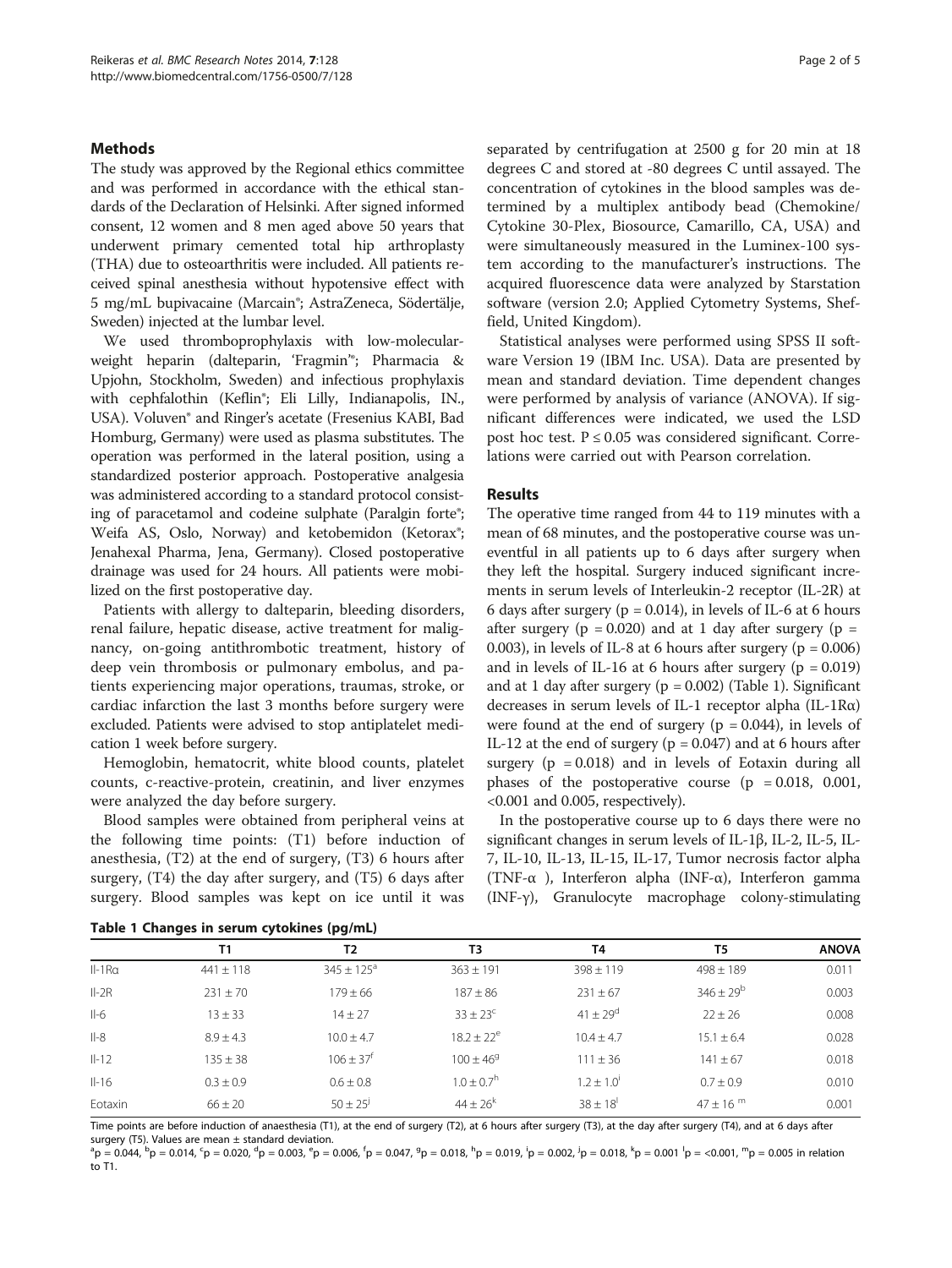factor (GM-CSF), Macrophage inflammatory protein 1 alpha (MIP-1α) and 1 beta (MIP-1β), Interferon gammainduced protein 10 (IP-10), Monokine induced by interferon gamma (MIG), Regulated on Activation, Normal T Cell Expressed and Secreted (RANTES), monocyte chemotactic protein 1 (MCP-1), Epidermal growth factor (EGF), Granulocyte colony-stimulating factor (G-CSF), Fibroblast growth factor (FGF), Hepatocyte growth factor (HGF) and Vascular endothelial growth factor (VEGF) (Table 2).

We found no significant correlations between IL-6 and the patient's clinical parameters sex ( $R = 0.049$ ), body mass index  $(R = 116)$  or American Society of Anesthesiologists score ( $R = 116$ ), while there was a significant ( $p = 0.005$ ) correlation between IL-6 and age  $(R = -0.327)$ .

## **Discussion**

In this study we characterized a large panel of systemic cytokines in order to know if and how much these molecules are regulated in case of a major, but standardized musculoskeletal injury. Our main focus was effects of surgery on these changes, rather than a comparison to a reference or control group, and the preoperative levels therefore were used as references. THA creates a pathophysiological condition that resembles the clinical characteristics of polytrauma, and since bacterial infections were absent at the time of surgery, the immune response was triggered by endogenous stimuli. The major observations were significantly increases in the proinflammatory cytokines IL-6, IL-8 and IL-16 in the postoperative course. These mediators were insignificantly increased at the end of surgery, while IL-1Rα, IL-2R and IL-12 were decreased at this time point. These observations probably reflect hemodilution during major surgery, and our findings support the concept that a major musculoskeletal trauma is associated with a restricted cytokine response in the systemic circulation [\[6\]](#page-4-0).

It is important to identify inflammatory markers so as to use them as possible targets for the development of new pharmacological approaches in trauma patients. However, traumatically injured patients are exhibiting a host response to pain, and hemorrhage may be

|              | <b>T1</b>       | T <sub>2</sub>  | T <sub>3</sub>  | T <sub>4</sub>  | T <sub>5</sub>  | <b>ANOVA</b> |
|--------------|-----------------|-----------------|-----------------|-----------------|-----------------|--------------|
| $IL-1\beta$  | $9.2 \pm 20$    | $4.7 \pm 12$    | $4.5 \pm 12$    | $4.3 \pm 13$    | $12 \pm 21$     | 0.421        |
| $IL-2$       | $3.3 \pm 8.3$   | $1.5 \pm 3.8$   | $1.3 \pm 2.5$   | $1.9 \pm 4.9$   | $3.6 \pm 7.1$   | 0.969        |
| $IL-5$       | $9.3 \pm 11$    | $9.2 \pm 11$    | $12 \pm 11$     | $11 \pm 11$     | $9.2 \pm 11$    | 0.934        |
| $IL-7$       | $22 \pm 21$     | $16 \pm 20$     | $15 \pm 18$     | $19 \pm 19$     | $27 \pm 20$     | 0.500        |
| $IL-10$      | $22 \pm 53$     | $16 \pm 38$     | $15 \pm 42$     | $17 \pm 39$     | $16 \pm 37$     | 0.989        |
| $IL-13$      | $7.8 \pm 6.2$   | $6.2 \pm 5.9$   | $7.8 \pm 6.5$   | $7.7 \pm 6.4$   | $8.1 \pm 7.3$   | 0.711        |
| $IL-15$      | $70 \pm 29$     | $60 \pm 28$     | $62 \pm 29$     | $63 \pm 26$     | $81 \pm 39$     | 0.175        |
| $IL-17$      | $0.6 \pm 2.5$   | $0.1 \pm 0.2$   | $1.0 \pm 3.4$   | $0.1 \pm 0.1$   | $1.2 \pm 3.5$   | 0.446        |
| $TNF-\alpha$ | $0.9 \pm 1.7$   | $0.6 \pm 1.1$   | $0.6 \pm 0.7$   | $0.7 \pm 0.9$   | $0.8 \pm 1.1$   | 0.947        |
| $INF-\alpha$ | $43 \pm 21$     | $29 \pm 21$     | $26 \pm 24$     | $36 \pm 24$     | $44 \pm 21$     | 0.182        |
| INF-y        | $15 \pm 13$     | $15 \pm 14$     | $14 \pm 13$     | $14 \pm 14$     | $20 \pm 15$     | 0.904        |
| GM-CSF       | $106 \pm 223$   | $77 \pm 182$    | $45 \pm 115$    | $80 \pm 182$    | $86 \pm 183$    | 0.918        |
| $MIP-1a$     | $50 \pm 22$     | $45 \pm 20$     | $44 \pm 36$     | $47 \pm 22$     | $53 \pm 17$     | 0.785        |
| $MIP-1\beta$ | $44 \pm 20$     | $42 \pm 25$     | $53 \pm 37$     | $56 \pm 27$     | $55 \pm 21$     | 0.356        |
| $IP-10$      | $243 \pm 139$   | $213 \pm 119$   | $214 \pm 165$   | $187 \pm 128$   | $314 \pm 272$   | 0.230        |
| MIG          | $41 \pm 27$     | $27 \pm 19$     | $28 \pm 28$     | $29 \pm 21$     | $35 \pm 23$     | 0.361        |
| RANTES       | $3489 \pm 2072$ | $2972 \pm 2565$ | $3002 \pm 3874$ | $3154 \pm 2963$ | $4553 \pm 3501$ | 0.607        |
| MCP-1        | $229 \pm 55$    | $199 \pm 48$    | $293 \pm 112$   | $221 \pm 84$    | $248 \pm 59$    | 0.147        |
| EGF          | $1.7 \pm 2.8$   | $0.9 \pm 1.6$   | $2.8 \pm 6.3$   | $1.1 \pm 1.6$   | $2.4 \pm 2.8$   | 0.368        |
| G-CSF        | $113 \pm 59$    | $89 \pm 66$     | $92 \pm 99$     | $104 \pm 64$    | $119 \pm 64$    | 0.603        |
| FGF          | $18 \pm 24$     | $13 \pm 24$     | $13 \pm 16$     | $14 \pm 16$     | $18 \pm 16$     | 0.764        |
| <b>HGF</b>   | $89 \pm 27$     | $64 \pm 23$     | $114 \pm 68$    | $156 \pm 96$    | $134 \pm 36$    | 0.577        |
| VEGF         | $3.4 \pm 4.0$   | $3.2 \pm 3.9$   | $4.1 \pm 4.0$   | $3.5 \pm 4.2$   | $3.7 \pm 3.9$   | 0.949        |

Time points are before induction of anaesthesia (T1), at the end of surgery (T2), at 6 hours after surgery (T3), at the day after surgery (T4), and at 6 days after surgery (T5). Values are mean  $\pm$  standard deviation.

## Table 2 Changes in serum cytokines (pg/mL)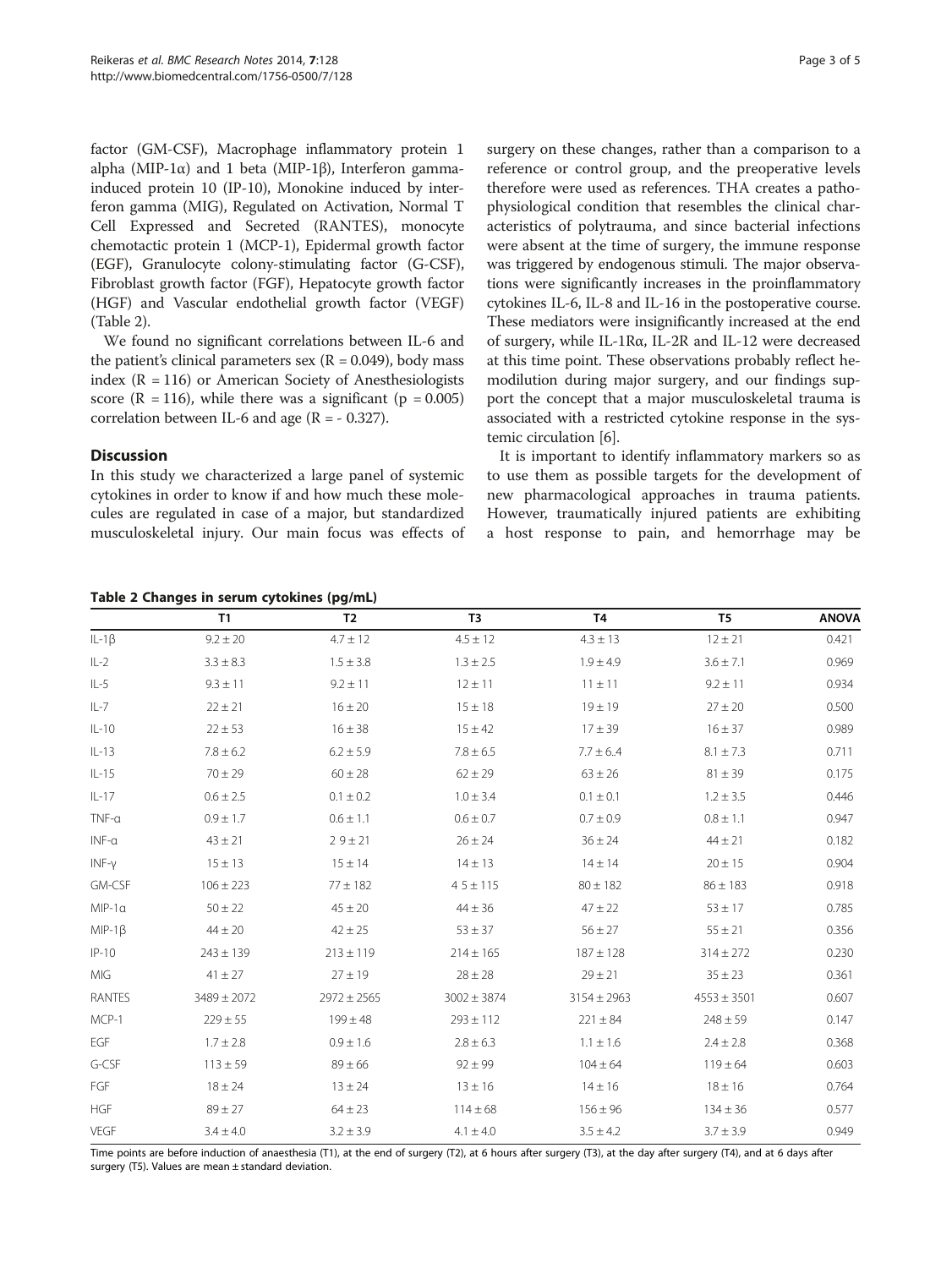superimposed to produce shock, which may enhance the physiological and immunologic responses. It is therefore clear that traumatized and surgical patients cannot be considered similarly under a generic category of inflammation.

The production of cytokines is transient, and since the efficiency is high, their activities have to be tightly controlled. The biological activities of cytokines are modulated by several different, but highly specific strategies, which involve inhibitory cytokines, soluble receptors and receptor antagonists. Then, cytokines may be characterized as either proinflammatory or anti-inflammatory based on their predominant action. However, it should be noted that the common and clear-cut classification of cytokines as either pro or anti-inflammatory might be misleading. The type, duration, and also the extent of cellular activities induced by one particular cytokine can be influenced considerably by the nature of the target cells, the micro-environment of a cell, the type of neighboring cells, cytokine concentrations, the presence of other cytokines, and even on the temporal sequence of several cytokines acting on the same cell. Also the age of the patients may to some extent influence the cytokine response. We found a significant, but poor correlation to age.

The pro-inflammatory cytokines TNF-α and IL-1β have in general been considered to be responsible for the non-hepatic manifestations of the acute-phase response, and to stimulate the release of other cytokines, including IL-6 [\[7](#page-4-0)-[9\]](#page-4-0). Our investigation, like others [\[6,10](#page-4-0)], questions the use of TNF-α and IL-1β as clinical markers of traumatic inflammation. In contrast, a direct relationship has been confirmed between elevated levels of IL-6 and IL-8 and degree of injury [\[11-14](#page-4-0)]. IL-6 is the principal regulator of most acute-phase protein genes and regulates local and systemic inflammatory responses, including the synthesis of hepatic acute-phase reactants like C-reactive protein [[15,16\]](#page-4-0). We found that IL-6 levels were increased at 4 h and at 1 day after surgery. This is in agreement with a previous study in stable trauma patients [[17\]](#page-4-0). Sustained high levels of IL-6 have been associated with increased severity of tissue injury and have correlated with subsequent development of post injury complications [[18](#page-4-0),[19](#page-4-0)].

The increases in IL-8 were short-lived at 6 hour after surgery and reflect that IL-8 is a chemokine that attracts polymorphonuclear neutrophil cells and macrophages into the wound site [\[20](#page-4-0)]. Typically, at 24 h the neutrophil population is at its maximum, and the activity of these neutrophils may play a critical role in recovery. In a study evaluating clinical outcome in children following blunt trauma, serum IL-8 level at admission was identified as the most important determinant of post injury mortality [[21\]](#page-4-0) On the other hand, Eotaxin, a chemoattractant cytokine for eosinophiles, was reduced in the postoperative course. These observations probably reflect the interplay by different inflammatory cells following a musculoskeletal injury.

IL-16 is produced by different cell types and acts as an immunomodulatory cytokine, which induces lymphocyte migration, expression of proinflammatory IL-1β, IL6 and TNF-α and modulates apoptosis [[22](#page-4-0),[23\]](#page-4-0). It is expressed in a variety of pathologic conditions [[24\]](#page-4-0), and after trauma plasma IL-16 levels was transiently increased as compared with non-injured controls [[25](#page-4-0)]. High levels immediately after injury suggest that IL-16 may be a component of the acute phase response. However, in those with worse outcome the levels were lower than in less severely injured patients. In vitro experiments have shown that lower concentrations of IL-16 stimulate monocyte secretion of inflammatory cytokines, whereas higher amounts seem to have inhibitory effects [[26\]](#page-4-0). Then, higher levels of IL-16 following injury may suppress the peripheral adaptive immune response, which may protect the injured patient from the consequences of an exaggerated response.

IL-12 is known to be the principal agent that induces naive T-helper cells to assume the Th1 phenotype [\[27](#page-4-0)]. Our results are in agreement with previous reports that injury in humans is followed by a diminished capacity to produce IL-12 by peripheral mononuclear cells [\[28,29](#page-4-0)]. This may explain at least in part the apparent inability to maintain Th1 function and cytokine production which has been noted in clinical studies approximately 1 week after serious injury. Depressed capacity for IL-12 production has correlated with the development of multiorgan failure [[30\]](#page-4-0). These findings are also in concert with those of a recent report showing diminished IL-12 production in patients in whom sepsis developed after gastrointestinal surgery [\[31\]](#page-4-0).

In humans, a reciprocal relation between diminished IL-12 production and increased IL-10 production has been shown at approximately 1 week after injury [\[31](#page-4-0)]. Traditionally IL-10 has been considered a main antiinflammatory cytokine since septic complication after trauma has been associated with increased levels of this cytokine. In our patients no anti-inflammatory cytokines were increased. On the contrary the anti-inflammatory cytokines IL-1RA were decreased immediately post surgery, but this was probably due to hemodilution. IL-2R was increased at 6 days after surgery. IL-2 is known to enhance dopaminergic transmission and serves as a neuromodulatory molecule [\[32](#page-4-0)], and an increase in IL-2R may reflect post injury interplay between this proinflammatory cytokine and its soluble receptor. However, it should be emphasized that the increases in IL-2R were modest, and at 6 days after surgery, the increase may be questioned.